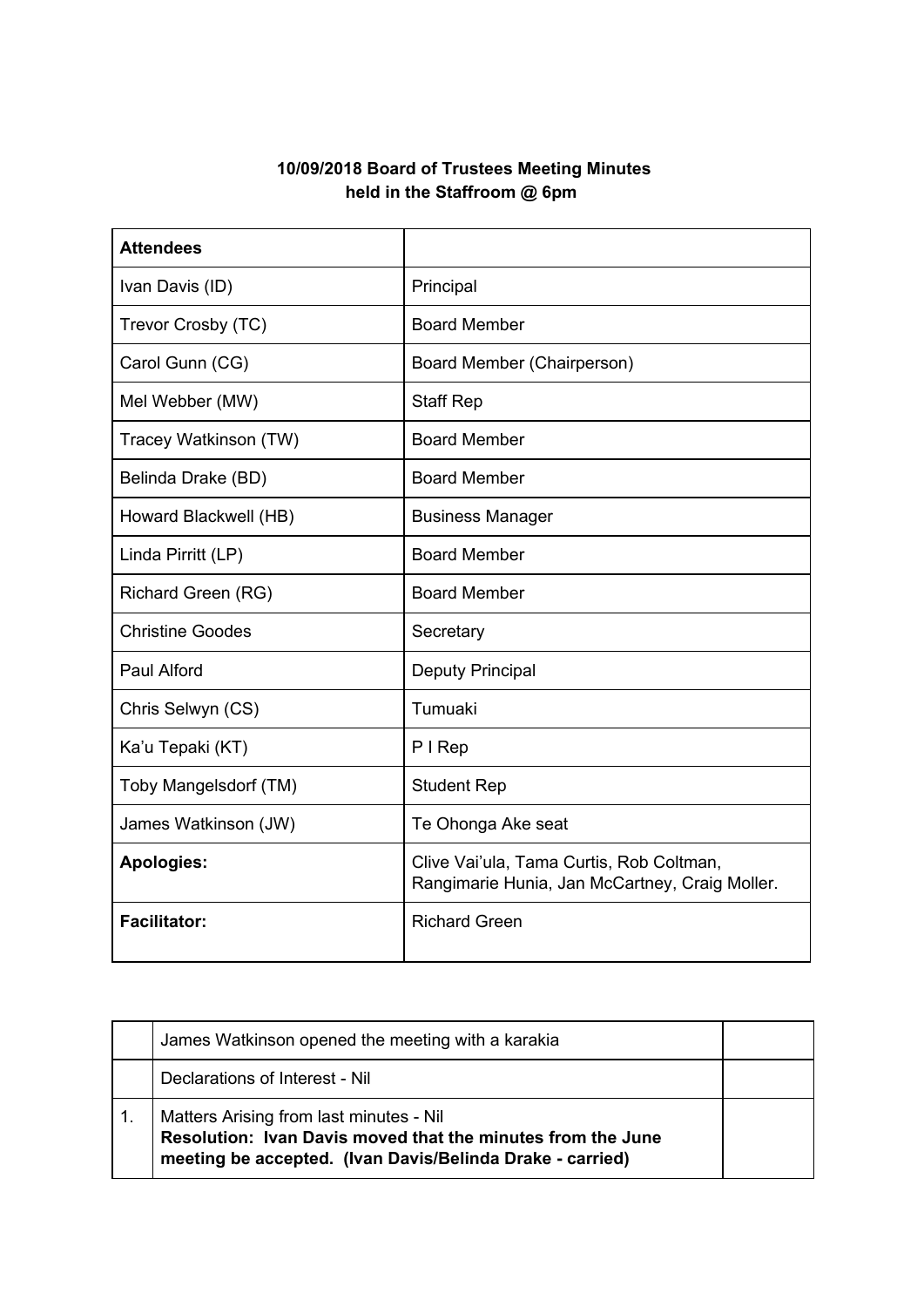| 2. | <b>Finance Report: Howard Blackwell</b><br><b>Auditor</b><br>• Howard met with the Auditor to talk over a few issues.<br>• A satisfactory solution was found and Howard recommended to<br>the board that BDO be retained for another three years.<br>Resolution: Trevor Crosby moved that our Auditor (BDO) be<br>retained for another three year term. (Trevor Crosby/Ivan Davis -<br>carried)<br><b>Solar Power</b><br>Howard has met with a number of professionals along with our<br>$\bullet$<br>current electricity provider (Mercury Energy).<br>Mercury Energy has partnered with a number of schools in<br>$\bullet$<br>relation to solar power and is very excited about the chance to<br>partner with WSC - NPOW.<br>• There will be another meeting soon to talk about the next steps.<br>• If we pay for solar from community fundraising, we need to make<br>sure we capture the savings.<br><b>Finance Meeting</b><br>There have been two finance meetings since the last board<br>meeting.<br>The budget is facing challenges but this should not be viewed in<br>$\bullet$<br>isolation as there are timing differences and adjustments which<br>will take place before the year end.<br><b>International Students</b><br>A meeting has been held with a representative from a school in<br>Shanghai who would like their school to become a partnership<br>school with us.<br>They have invited us to their school in October. Our<br>$\bullet$<br>International Director and one of our DPs will visit. |  |
|----|----------------------------------------------------------------------------------------------------------------------------------------------------------------------------------------------------------------------------------------------------------------------------------------------------------------------------------------------------------------------------------------------------------------------------------------------------------------------------------------------------------------------------------------------------------------------------------------------------------------------------------------------------------------------------------------------------------------------------------------------------------------------------------------------------------------------------------------------------------------------------------------------------------------------------------------------------------------------------------------------------------------------------------------------------------------------------------------------------------------------------------------------------------------------------------------------------------------------------------------------------------------------------------------------------------------------------------------------------------------------------------------------------------------------------------------------------------------------------------------------------------------------------|--|
| 3. | <b>Co-Governance</b><br><b>Special Fund Progress</b><br>We need to progress the work in relation to the special funding for<br>Waiorea.<br>We are looking at how the initial funding of \$160K was arrived at.<br>\$350K is a more realistic figure.<br>We have heard nothing definitive back yet from the Ministry.<br><b>Co-Governance Constitution</b><br>Ivan acknowledged the work that James, Tracey and Ray Webb<br>have contributed to this.                                                                                                                                                                                                                                                                                                                                                                                                                                                                                                                                                                                                                                                                                                                                                                                                                                                                                                                                                                                                                                                                       |  |
| 4. | <b>Principal's Report</b><br>Taken as read.<br>Ivan commented on the high number of Study Awards our staff<br>$\bullet$<br>have received.<br>Discussion around teaching excellence and the appropriateness<br>$\bullet$<br>of external assessments for Level 1 NCEA.<br>We need to take our community with us.                                                                                                                                                                                                                                                                                                                                                                                                                                                                                                                                                                                                                                                                                                                                                                                                                                                                                                                                                                                                                                                                                                                                                                                                             |  |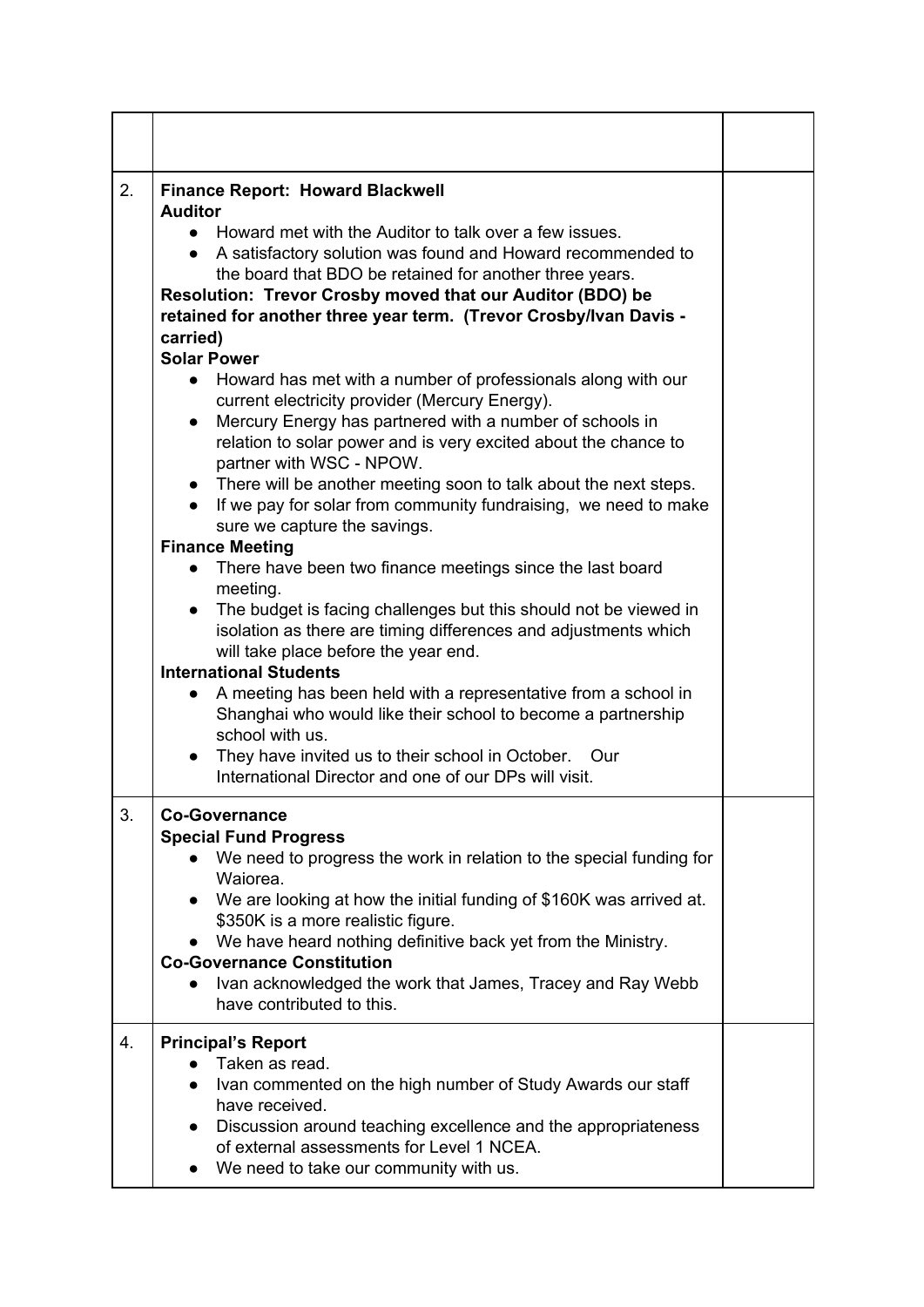|    | Ivan to put in a newsletter the thinking behind some of our<br>decisions.<br>Ivan tabled data on student achievement.<br>Doing exceptionally well in the case of Merit and Excellence.<br>$\bullet$<br>Interventions are in place for those who need it.<br><b>Teacher Only Day:</b><br>Ivan explained why a teacher only day is required in November.<br><b>Resolution:</b><br>Ivan Davis asked the board to approve a teacher only day on 9<br>November. (Ivan Davis/Trevor Crosby - carried)                                                                                                                                                                                                                                                                                                                                                                                                                                                                                                                                                                                                                                              | Action                     |
|----|----------------------------------------------------------------------------------------------------------------------------------------------------------------------------------------------------------------------------------------------------------------------------------------------------------------------------------------------------------------------------------------------------------------------------------------------------------------------------------------------------------------------------------------------------------------------------------------------------------------------------------------------------------------------------------------------------------------------------------------------------------------------------------------------------------------------------------------------------------------------------------------------------------------------------------------------------------------------------------------------------------------------------------------------------------------------------------------------------------------------------------------------|----------------------------|
|    | 7.15pm: Dinner break                                                                                                                                                                                                                                                                                                                                                                                                                                                                                                                                                                                                                                                                                                                                                                                                                                                                                                                                                                                                                                                                                                                         |                            |
| 5. | <b>Gym Status:</b><br>Rob, Brendan, Craig and Carol have met with Auckland Council.<br>Next steps were discussed.                                                                                                                                                                                                                                                                                                                                                                                                                                                                                                                                                                                                                                                                                                                                                                                                                                                                                                                                                                                                                            |                            |
| 6. | <b>Update of Build</b><br>Ivan talked to<br>1. Existing Retained Buildings (ERBs) in current contract.<br>2. Buildings that may qualify for funding under MOE Leaky Building<br>contingency fund.<br>3. Buildings that are not within scope of current contract.<br>4. BOT buildings and their future<br>5. 5YA funds.<br>There is concern about access to our 5YA funding.<br>We acknowledge that there is an inequity between a rebuild and a<br>$\bullet$<br>new build.<br>We discussed ways to get resolution of these matters without<br>$\bullet$<br>alienating the people we are working with at the moment.<br>It was suggested that we present a paper to the Combined<br>$\bullet$<br>Steering Group on Thursday week.<br>The board endorses a steering group to put together a paper to<br>move this forward. Ivan, Craig, James & Carol to be on this<br>committee.<br>Ivan to report back to this board.<br>James suggested aligning Maori and non Maori schools. James<br>to coordinate.<br>Tracey noted that Waiorea is expecting board support for its<br>$\bullet$<br>issues (funding and building) at any future meetings. | Action<br>Action<br>Action |
| 7. | <b>Brendon's Notes:</b><br>Taken as read.<br>Go back to Brendan and ask what the next steps are. Carol to<br>$\bullet$<br>ask him for a timetable within the next couple of days and feed<br>back to the board.                                                                                                                                                                                                                                                                                                                                                                                                                                                                                                                                                                                                                                                                                                                                                                                                                                                                                                                              | Action                     |
| 8. | <b>Strategic Plan Process:</b><br>Some changes are indicated from the Ministry.                                                                                                                                                                                                                                                                                                                                                                                                                                                                                                                                                                                                                                                                                                                                                                                                                                                                                                                                                                                                                                                              |                            |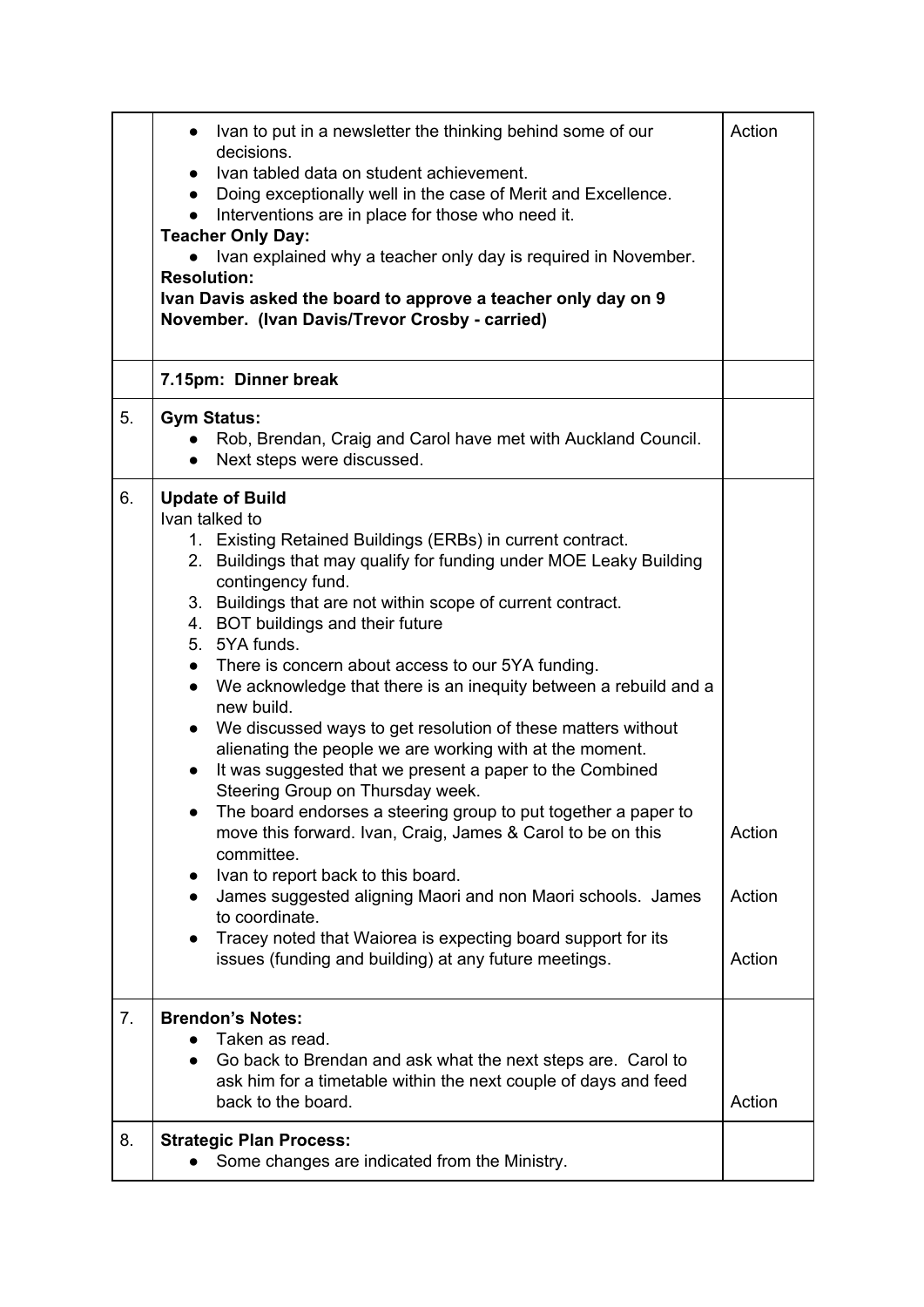|     | It would be wise to get our 4 yearly plan together.<br>$\bullet$<br>Linda, Ivan, James, Chris & Carol to get together and form a<br>steering group.                                                                                                                                                                                                                                                                                                                                                         | Action |
|-----|-------------------------------------------------------------------------------------------------------------------------------------------------------------------------------------------------------------------------------------------------------------------------------------------------------------------------------------------------------------------------------------------------------------------------------------------------------------------------------------------------------------|--------|
| 9.  | <b>Community Engagement (Carol)</b><br>Discussion around the Quality of Service Survey being used in<br>$\bullet$<br>the past to engage our community.<br>Things like 90 minute timetable, STEM, Pedagogy could all feed<br>into this.<br>Tracey to add some information if need be.                                                                                                                                                                                                                        | Action |
| 10. | <b>Board Self Review:</b><br><b>Resolution</b><br>That the board will repeat the self-review using the NSTA IET<br>(Richard Green moved/Belinda Drake - carried)<br>Carol to set up.                                                                                                                                                                                                                                                                                                                        | Action |
| 11. | <b>Policy Progress</b><br>Taken as read.<br>Discussion around whether we go with School Docs.<br>Belinda to check it out.<br>$\bullet$<br>Can this be translated to Maori? although NPOW has this<br>covered.<br>Richard to work with Belinda to establish the cost and report<br>back.                                                                                                                                                                                                                     | Action |
| 12. | Correspondence:<br><b>Resolution</b><br>9.00: Ivan Davis asked the meeting to go into Public Excluded<br>Business to protect the privacy of individuals. (Ivan Davis/Carol<br>Gunn - carried)<br><b>Resolution:</b><br>9.15 the matters being dealt with satisfactorily Ivan Davis moved<br>that the meeting go out of Public Excluded Business. (Ivan<br>Davis/Carol Gunn - carried)<br><b>Resolution:</b><br>Richard asked that the correspondence be accepted<br>(Richard Green/Trevor Crosby - carried) |        |
| 13. | Wrap-up:<br><b>Resolution:</b><br>That all verbal and tabled reports be accepted.<br>(Trevor Crosby/ Richard Green - carried)<br>Next Meeting to be held in Nga Oho.<br>Date of next meeting: 15th October                                                                                                                                                                                                                                                                                                  |        |